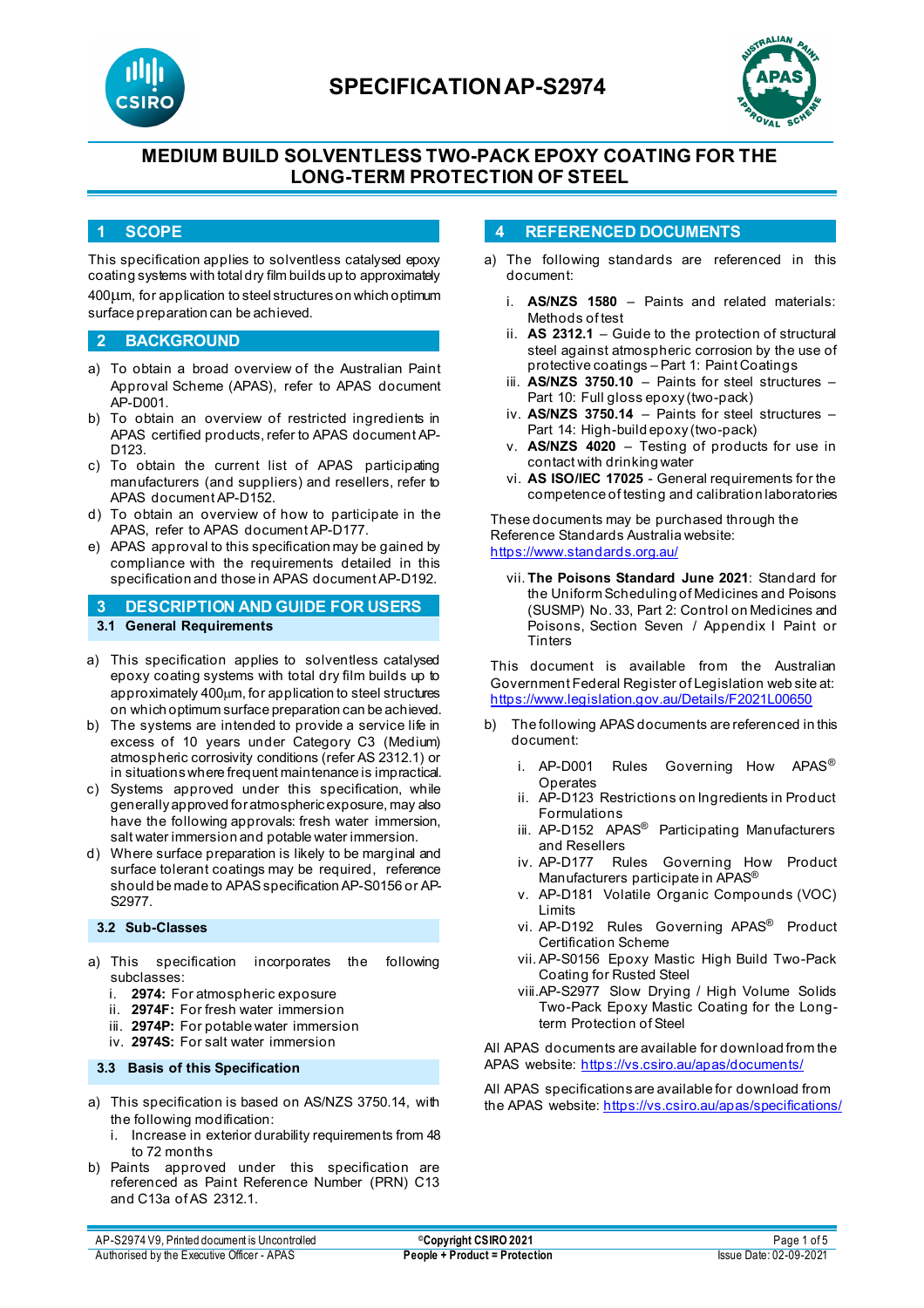

# **SPECIFICATIONAP-S2974**



# **MEDIUM BUILD SOLVENTLESS TWO-PACK EPOXY COATING FOR THE LONG-TERM PROTECTION OF STEEL**

#### **5 COMPOSITIONAL REQUIREMENTS**

#### **5.1 Binder**

a) Typically, the binder will be a catalysed epoxy binder with polyamide, amine adduct or other hardeners.

#### **5.2 Volatiles**

- a) The volatile portion shall be typically comprised of hydrocarbons.
- b) For VOC content restrictions, refer to APAS document AP-D181.

#### **5.3 Pigmentation**

a) The pigmentation shall be chosen to impart the properties detailed in clause 8, Table 1 below.

#### **5.4 Colour**

- a) Products approved under this specification are normally only available in a limited range of colours.
- b) The early chalking and loss of gloss characteristic of epoxies on exterior exposure may detract from the decorative properties but not from the protective properties of the product.

#### **6 PRODUCT APPROVAL REQUIREMENTS**

**6.1 General Requirements**

- a) The product and its application for approval shall comply with the relevant requirements of APAS document AP-D192 during the life of the approval.
- **6.2 Technical Requirements**
- a) The product shall comply with **all** the requirements of clause 8, Table 1 below.

#### **6.3 Health and Safety Requirements**

- a) The manufacturer's Safety Data Sheet (SDS) must be studied closely prior to using the product and complied with during use of the product.
- b) As products covered by this specification principally contain solvents, the paint is considered flammable and should be stored away from all sources of heat or ignition.
- c) Containers should be resealed immediately after use and good ventilation provided during use to minimise the risk of fire or explosion and the long-term toxic effects of absorption of the vapour into the lungs.
- d) Care should be taken to avoid contact with the skin using protective clothing and barrier cream. All pumping equipment should be adequately earthed. It is anticipated that most of these products would be applied by operators in well ventilated spray booths or in the field by operators with adequate safety equipment.
- e) Products intended for sale in Australia shall comply with all the requirements of the SUSMP. Products intended for sale in other countries shall comply with all local WHS and environmental requirements.

f) The product shall comply with all requirements of clause 6.3 and 6.4 of APAS document AP-D192.

#### **7 APPENDIX A**

### **Guidelines for Approval of Coating Systems for**

#### **Use in Potable Water**

- 7.1 APAS requires that all products intended for use in contact with potable water shall be approved for such an end use by an appropriate authority.
- 7.2 Such approval is indicated by having a suffix **P**after the specification number e.g., AP-S2974P. The issued certificate of product approval will clearly identify the appropriate exposure condition.
- 7.3 In order to gain product approval, the appropriate evidence of suitability needs to be supplied:
	- i. An AS ISO/IEC 17025 endorsed test report (NATA in Australia) from an approved authority indicating compliance with AS/NZS 4020 *Products for use in contact with drinking water*, refer below for approved testing authority, or
	- ii. Details of a technical case history of at least 6 years duration indicating satisfactory performance in contact with drinking water. A letter from the asset owner shall be supplied stating:
		- 1. The name of the product used, and
		- 2. The nature of its use in a potable water application, and
		- 3. The period during which it has been in continuous use, and
		- 4. How well it has been performing
- 7.4 In Australia, the APAS recognised testing laboratory for AS/NZS 4020 is:

#### **Australian Water Quality Centre (AWQC)** –

Business Unit of the South Australian Water Corporation (SA Water) NATA Accreditation No. 1115

250 Victoria Square ADELAIDE, South Australia, 5000

Direct Lab Number: (08) 7424 1512 General Enquirie[s: producttesting@awqc.com.au](mailto:producttesting@awqc.com.au)

Direct Contacts: Michael Glasson (Supervisor Product Testing) Email[: michael.glasson@awqc.com.au](mailto:michael.glasson@awqc.com.au)

Peter Christopoulos (Senior Technical Officer – Product Testing) Email[: peter.christopoulos@awqc.com.au](mailto:peter.christopoulos@awqc.com.au)

7.5 Following any changes to the ingredients of the formulation or to the source of raw materials, the product shall be retested to confirm continued compliance with the Standard. The new certificate of compliance shall form part of the re-submission to APAS as required by APAS document AP-D192.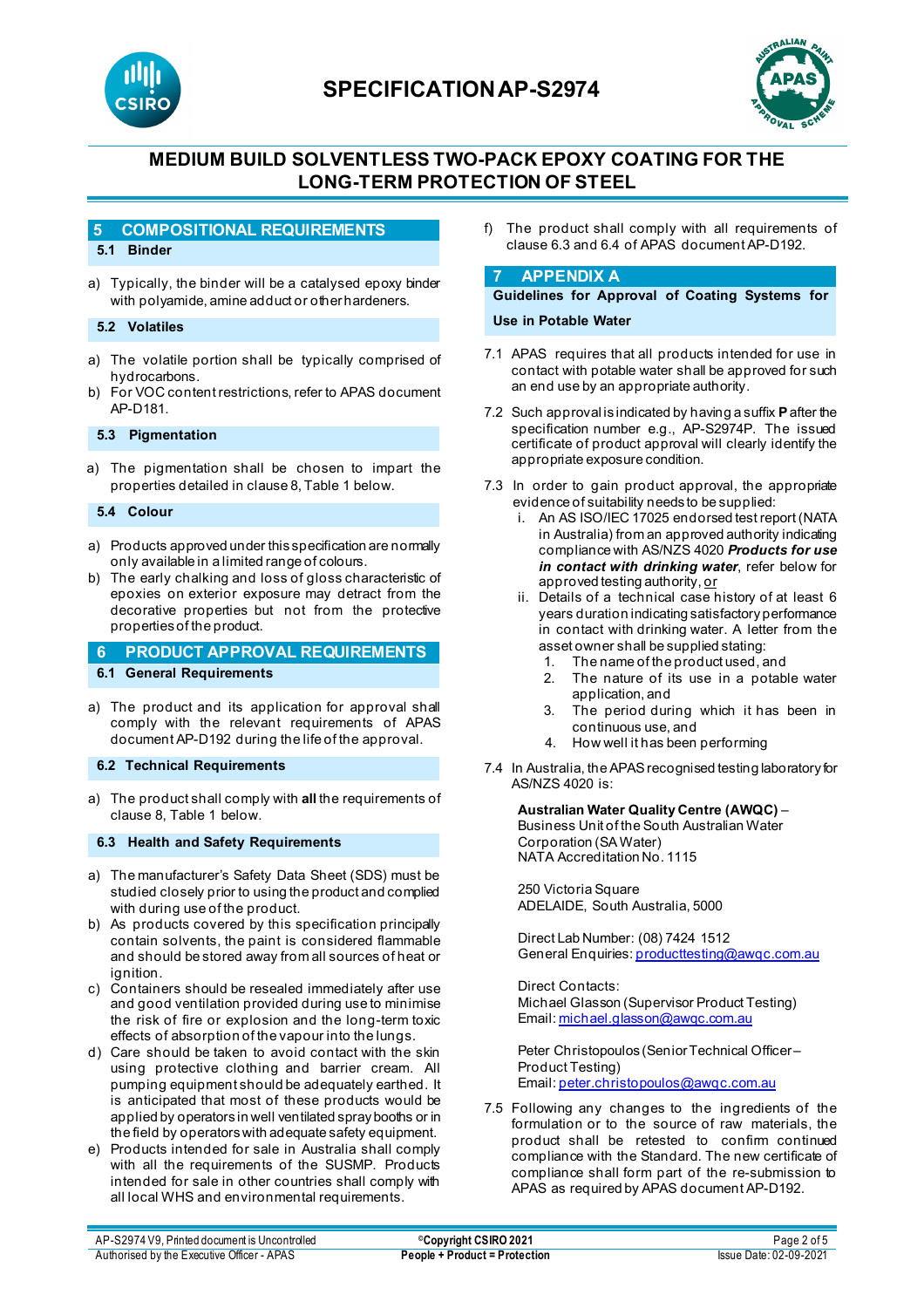



## **MEDIUM BUILD SOLVENTLESS TWO-PACK EPOXY COATING FOR THE LONG-TERM PROTECTION OF STEEL**

### **8 TABLE 1: PERFORMANCE PROPERTIES**

| <b>TEST</b>                                                               | <b>AS/NZS</b><br>1580<br><b>METHOD</b>                       | <b>REQUIREMENTS</b>                                                                                                                                                                                                                                                                             |
|---------------------------------------------------------------------------|--------------------------------------------------------------|-------------------------------------------------------------------------------------------------------------------------------------------------------------------------------------------------------------------------------------------------------------------------------------------------|
| <b>General Requirements</b>                                               | <b>AS/NZS</b><br>3750.14                                     | Shall comply with all the requirements of clause 2 Material<br>Requirements, with the exception of clause 2.5.8 where 48 months<br>shall be replaced by 72 months as detailed below.<br>All results shall be reported.<br>NOTE: Other tests listed below are in addition to these requirements. |
| Thinning or Mixing Properties                                             | 208.1                                                        | Using 10% of manufacturers recommended thinner, there shall be no<br>signs of incompatibility.                                                                                                                                                                                                  |
| Viscosity                                                                 | 214.x                                                        | State method and record results.                                                                                                                                                                                                                                                                |
| Application of Aged Sample                                                | <b>AS/NZS</b><br>3750.10                                     | A sample of the product which has been stored at routine conditions<br>for 12 months shall produce a uniform finish typical of the product<br>type when applied by spray. The sprayed film shall still comply with<br>the requirements of:                                                      |
|                                                                           | 2.5.1<br>2.5.2<br>2.5.3                                      | Surface Dry Time:<br>$<$ 3 hours<br>Hard Dry Time:<br>$<$ 18 hours<br><b>Curing Properties:</b><br>$> 1.5$ kg                                                                                                                                                                                   |
| Specular Gloss (60°)                                                      | 602.2                                                        | To be recorded.                                                                                                                                                                                                                                                                                 |
| <b>VOC Content</b>                                                        | <b>APAS</b><br>AP-D181                                       | Refer to APAS document AP-D181 for method and limits.<br>If the APAS specification is not listed on AP-D181, a declaration of<br>VOC content is still required.                                                                                                                                 |
| Resistance to Natural Weathering<br><b>ALL Sub-classes</b>                | <b>AS/NZS</b><br>3750.14<br>clause 2.5.8<br>457.1<br>481.1.7 | After 72 months exposure at all 3 atmospheric exposure sites (listed<br>in APAS document AP-D192, clause 12), the coating shall show no<br>integrity failure i.e., at the end of 6 years, the ratings shall be:<br>0                                                                            |
|                                                                           | 481.1.8<br>481.1.9<br>481.1.10<br>481.3                      | Checking<br>Cracking<br>0<br><b>Blistering</b><br>0<br>Flaking and Peeling<br>0<br>Corrosion                                                                                                                                                                                                    |
| Resistance to Immersion - Salt and<br>Fresh Water<br>2974F and 2974S only |                                                              | After 72 months immersion at the site appropriate to the approval<br>application (listed in APAS document AP-D192, clause 12), the<br>ratings for the coating shall be:                                                                                                                         |
|                                                                           | 481.1.7<br>481.1.8<br>481.1.9<br>481.1.10<br>481.3           | Checking<br>0<br>Cracking<br>0<br><b>Blistering</b><br>0<br>Flaking and Peeling<br>0<br>Corrosion<br>1                                                                                                                                                                                          |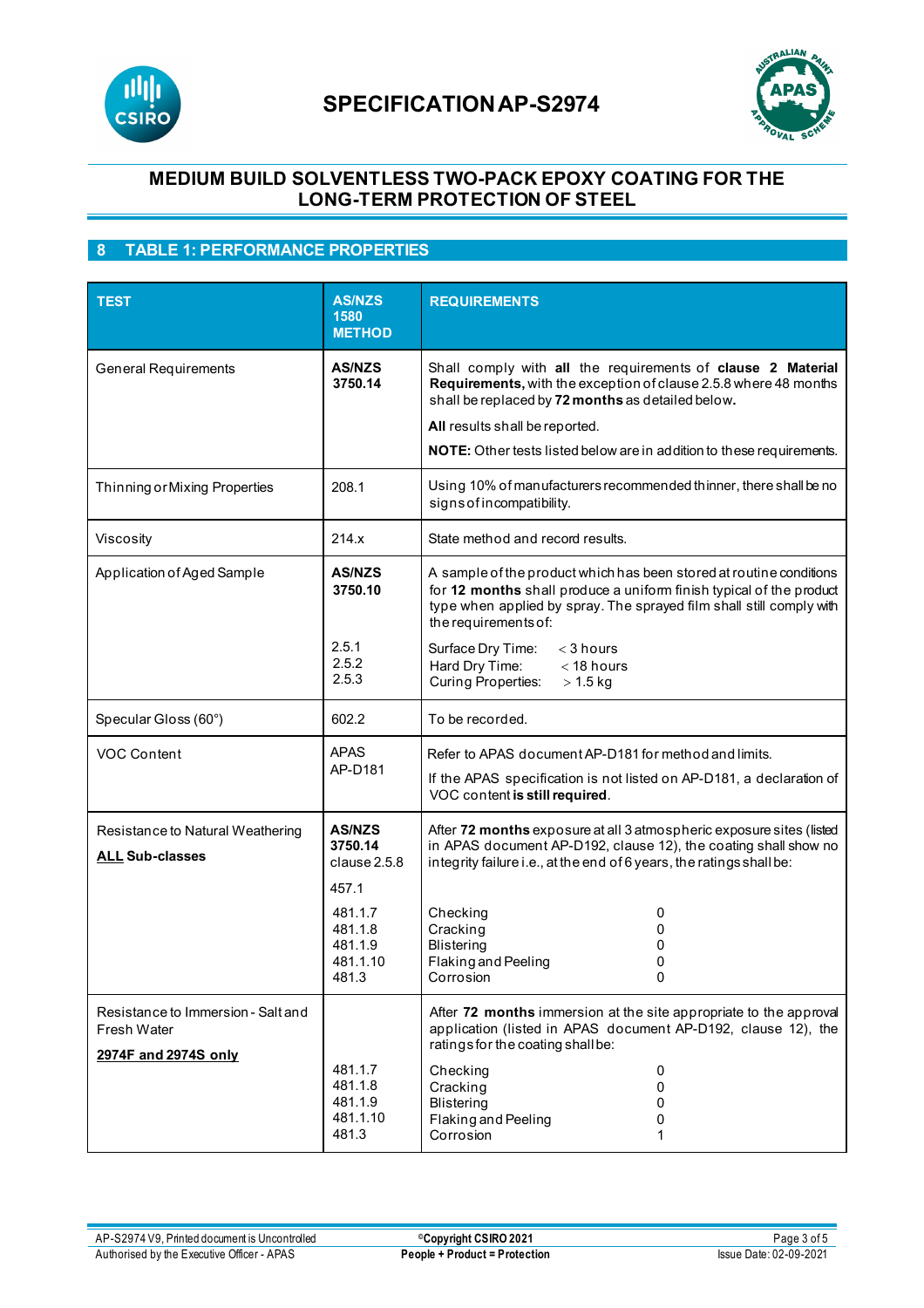

# **SPECIFICATIONAP-S2974**



## **MEDIUM BUILD SOLVENTLESS TWO-PACK EPOXY COATING FOR THE LONG-TERM PROTECTION OF STEEL**

| <b>TEST</b>                                | <b>AS/NZS</b><br>1580<br><b>METHOD</b> | <b>REQUIREMENTS</b>                                                                                                                 |
|--------------------------------------------|----------------------------------------|-------------------------------------------------------------------------------------------------------------------------------------|
| Resistance to Immersion - Potable<br>Water | AS/NZS 4020                            | For potable water approval, the product shall pass the Resistance to<br><b>Immersion - Fresh Water</b> requirements detailed above. |
| 2974P only                                 |                                        | In addition, a potable water compliance certificate, as detailed in<br>clause 7, Appendix A shall be provided.                      |